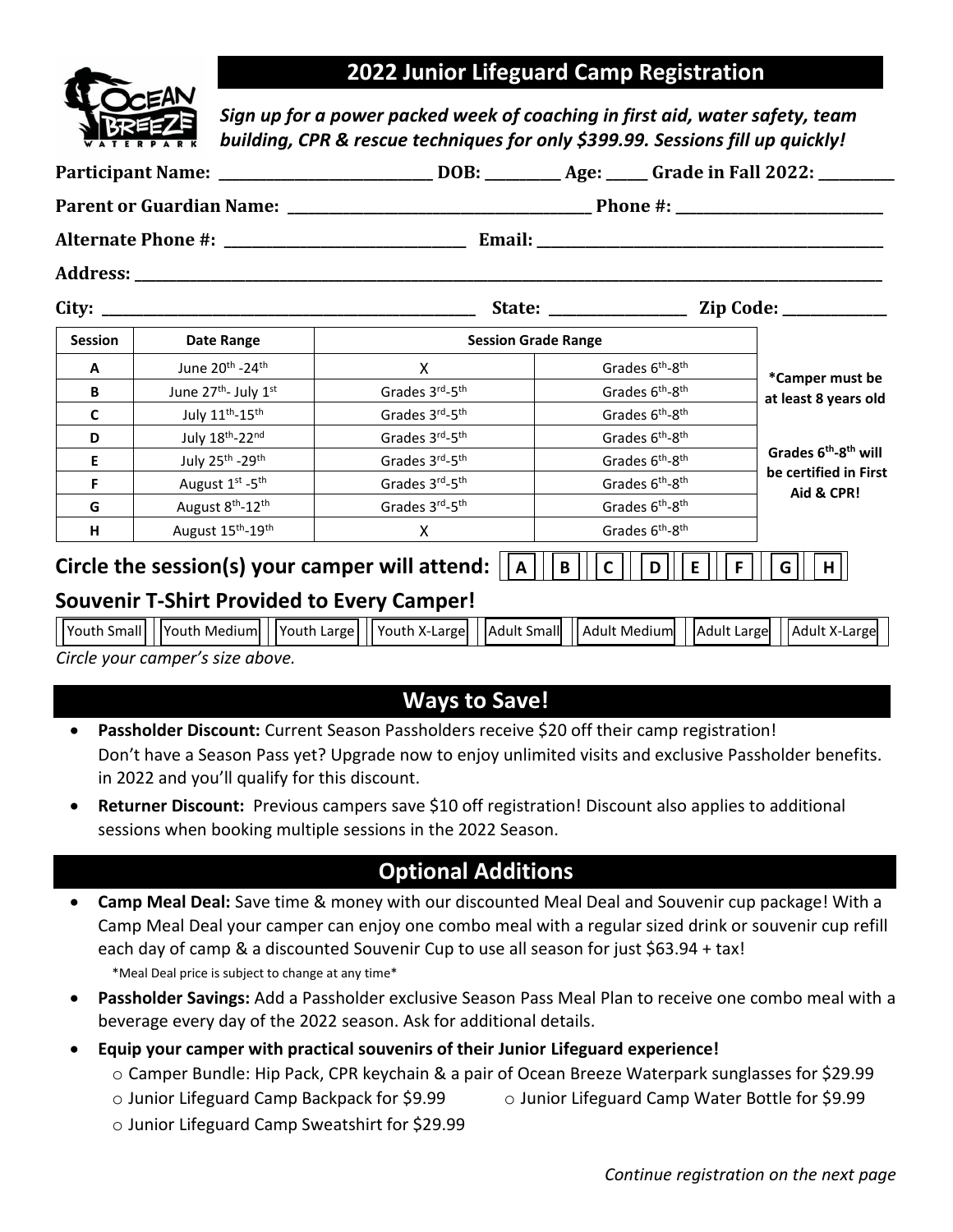

| Item                                            | <b>Quantity</b> | <b>Price</b> | <b>Total</b>   |
|-------------------------------------------------|-----------------|--------------|----------------|
| <b>Junior Lifeguard Camp Session 2022</b>       |                 | \$399.99     | 0              |
| <b>Discounts</b>                                |                 |              |                |
| <b>Passholder Discount</b>                      |                 | $(-$20)$     | 0              |
| <b>Returner Discount</b>                        |                 | $(-510)$     | 0              |
| <b>Optional Additions</b>                       |                 |              |                |
| <b>Camper Meal Deal</b> (includes Souvenir Cup) |                 | $$71.28*$    | $\overline{0}$ |
| <b>Camper Bundle</b>                            |                 | $$31.79*$    | 0              |
| <b>Camp Backpack</b>                            |                 | $$10.59*$    | 0              |
| <b>Camper Sweatshirt</b>                        |                 | $$31.79*$    | 0              |
| <b>Camp Water Bottle</b>                        |                 | $$10.59*$    | 0              |
| <b>Souvenir Cup</b>                             |                 | $$17.83*$    | 0              |
| *Prices listed include tax.                     |                 | <b>Total</b> | 0              |
|                                                 |                 |              |                |

## **Policies & Procedures**

#### **Refunds & Cancellation Policy:**

- A nonrefundable 50% deposit is required to secure a spot in each session. If you are making a deposit, please call the park to secure your camper's spot.
- Cancellation: While the 50% deposit is non-refundable, any additional payments may be refunded if the cancellation is made at least a week prior to the camp start date.
- Note that all remaining balances must be completed in full 1 week prior to the start of camp

| (Signature of Parent or Guardian)                                                                                                                                                              | (Printed Name)                                                                                                                                                                                                                                                                                                                                                 | (Date) |
|------------------------------------------------------------------------------------------------------------------------------------------------------------------------------------------------|----------------------------------------------------------------------------------------------------------------------------------------------------------------------------------------------------------------------------------------------------------------------------------------------------------------------------------------------------------------|--------|
|                                                                                                                                                                                                | <b>Registration Form &amp; Payment Submission:</b><br>Note that session spots are not secured until all forms are completed, and a 50% deposit is processed.<br>Note that remaining balance is due no later than 1 week before your camp start date                                                                                                            |        |
| All forms must be completed<br>& Submitted to make a deposit.                                                                                                                                  | Accepted Payment Forms: cash, credit card or check.                                                                                                                                                                                                                                                                                                            |        |
| <b>Form Submission Methods:</b><br>Email: camp@oceanbreezewaterpark.com<br>Fax: 757-422-0526<br>Mail: 849 General Booth Blyd<br><b>Attn: Junior Lifeguard Camp</b><br>Virginia Beach, VA 23451 | <b>Payment Submission Methods:</b><br>All payment types are accepted in the office during off-season<br>business hours or anytime within the 2022 Season operating<br>schedule.https://www.oceanbreezewaterpark.com/hours/<br>Checks made out to Ocean Breeze Waterpark also accepted by mail.<br>٠<br>Credit card payments also accepted over the phone.<br>٠ |        |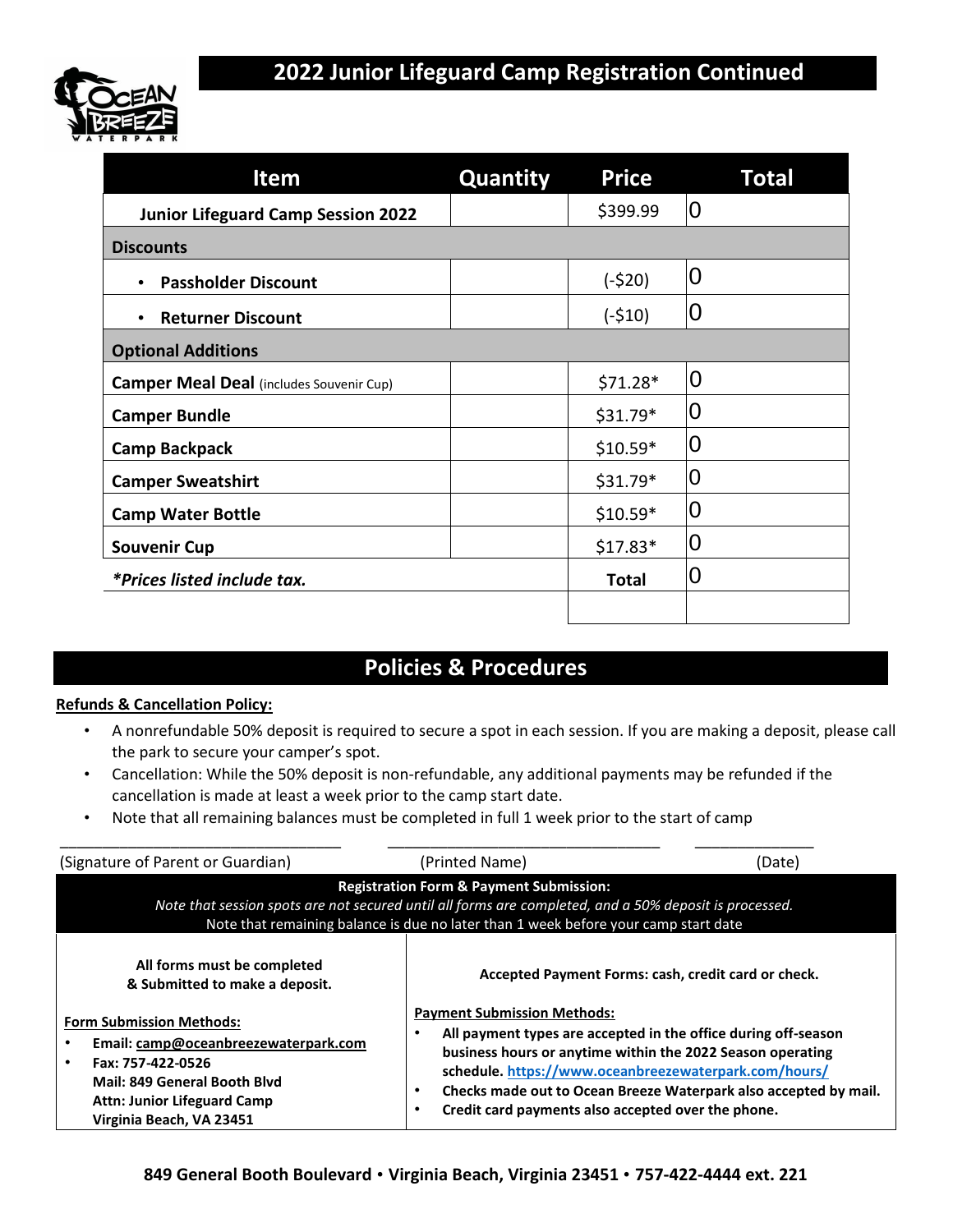# **2022 Junior Lifeguard Medical Release Form**

|  |  |   | EAN          |   |
|--|--|---|--------------|---|
|  |  | 2 | <b>BREEZ</b> | ξ |
|  |  |   |              |   |

| <b>Emergency Contacts:</b>                                            |                                                                                                                                                                                                                                                                                                                                             |  |
|-----------------------------------------------------------------------|---------------------------------------------------------------------------------------------------------------------------------------------------------------------------------------------------------------------------------------------------------------------------------------------------------------------------------------------|--|
|                                                                       |                                                                                                                                                                                                                                                                                                                                             |  |
|                                                                       |                                                                                                                                                                                                                                                                                                                                             |  |
|                                                                       |                                                                                                                                                                                                                                                                                                                                             |  |
|                                                                       |                                                                                                                                                                                                                                                                                                                                             |  |
| labeled with the participant's name and the information listed below. | Medication needed during the camp will need to be provided to Ocean Breeze Waterpark staff in the correct<br>dosage amounts needed for the week. These medications will be kept in our First Aid Station and will be self-<br>administered by your participant according to the times and dosage listed below. Medications must be properly |  |
|                                                                       |                                                                                                                                                                                                                                                                                                                                             |  |
|                                                                       |                                                                                                                                                                                                                                                                                                                                             |  |
|                                                                       |                                                                                                                                                                                                                                                                                                                                             |  |
| <b>Additional Medication Notes:</b>                                   |                                                                                                                                                                                                                                                                                                                                             |  |

*Continue Medical Release on the next page.*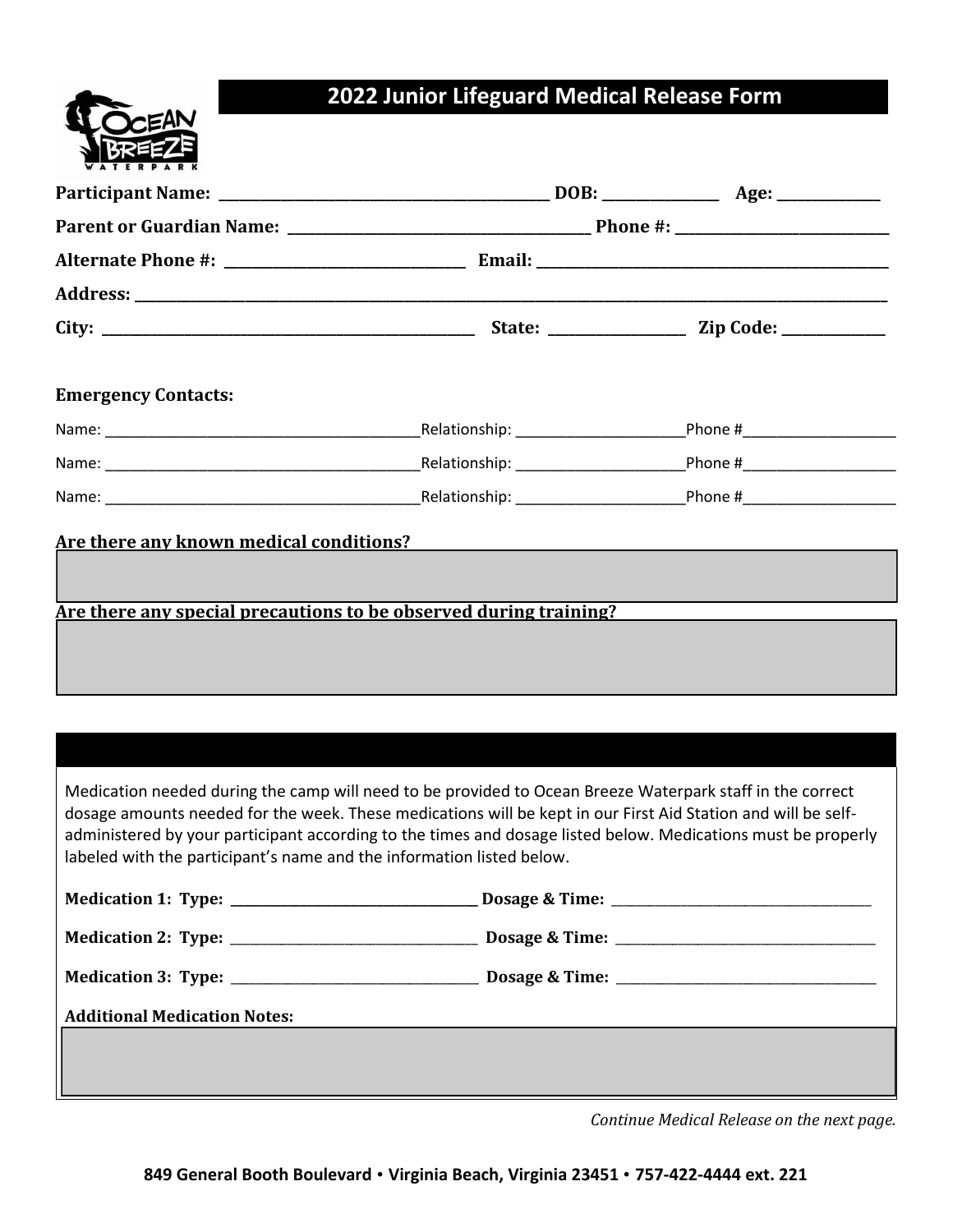

## **2022 Junior Lifeguard Medical Release Form Continued**

| WATERPARK                                                                                                                                                                                                                                                                                                                                                                                                                                                                                                                                                                                                                                                                                                                                                                                                                                                                                                |                                                                                                                                                                                                                                                                                                                                                                                                                                                                                                                                                                                                                                                    |              |
|----------------------------------------------------------------------------------------------------------------------------------------------------------------------------------------------------------------------------------------------------------------------------------------------------------------------------------------------------------------------------------------------------------------------------------------------------------------------------------------------------------------------------------------------------------------------------------------------------------------------------------------------------------------------------------------------------------------------------------------------------------------------------------------------------------------------------------------------------------------------------------------------------------|----------------------------------------------------------------------------------------------------------------------------------------------------------------------------------------------------------------------------------------------------------------------------------------------------------------------------------------------------------------------------------------------------------------------------------------------------------------------------------------------------------------------------------------------------------------------------------------------------------------------------------------------------|--------------|
|                                                                                                                                                                                                                                                                                                                                                                                                                                                                                                                                                                                                                                                                                                                                                                                                                                                                                                          | <b>Allergies</b>                                                                                                                                                                                                                                                                                                                                                                                                                                                                                                                                                                                                                                   |              |
| Does the participant have any known allergies?                                                                                                                                                                                                                                                                                                                                                                                                                                                                                                                                                                                                                                                                                                                                                                                                                                                           | □ No<br>$\square$ Nes                                                                                                                                                                                                                                                                                                                                                                                                                                                                                                                                                                                                                              |              |
| Please list all that apply:                                                                                                                                                                                                                                                                                                                                                                                                                                                                                                                                                                                                                                                                                                                                                                                                                                                                              |                                                                                                                                                                                                                                                                                                                                                                                                                                                                                                                                                                                                                                                    |              |
|                                                                                                                                                                                                                                                                                                                                                                                                                                                                                                                                                                                                                                                                                                                                                                                                                                                                                                          |                                                                                                                                                                                                                                                                                                                                                                                                                                                                                                                                                                                                                                                    |              |
|                                                                                                                                                                                                                                                                                                                                                                                                                                                                                                                                                                                                                                                                                                                                                                                                                                                                                                          | <b>Food Related Allergies</b>                                                                                                                                                                                                                                                                                                                                                                                                                                                                                                                                                                                                                      |              |
| No glass containers are allowed, and their lunch should be packed in an insulated container with some type                                                                                                                                                                                                                                                                                                                                                                                                                                                                                                                                                                                                                                                                                                                                                                                               | All camp participants can pack their lunches for the camp week in which they are participating.<br>of ice pack. Two snacks are provided for every participant, each day.                                                                                                                                                                                                                                                                                                                                                                                                                                                                           |              |
| Food & Beverage: The Park has a wide assortment of foods and beverages available, including bottled water.                                                                                                                                                                                                                                                                                                                                                                                                                                                                                                                                                                                                                                                                                                                                                                                               |                                                                                                                                                                                                                                                                                                                                                                                                                                                                                                                                                                                                                                                    |              |
| Allergies: We are not the food manufacturers/suppliers (we get all food and beverage product from third parties),<br>and as such, we regret to inform you that THE PARK CANNOT, AND DOES NOT, MAKE ANY REPRESENTATIONS OR<br>GUARANTIES WHATSOEVER REGARDING THE ALLERGY-FREE CONTENTS OF ANY FOODS OR BEVERAGES. At a minimum,<br>guests with allergy concerns should avoid any foods or beverages unless they are packaged, and you are 100%<br>confident in the manufacturer/supplier which has provided the park with such food or beverage. Foods that are in any<br>way unpackaged, prepared, or handled by the park (as opposed to packaged goods, provided to you in a sealed<br>package), have a higher risk of contamination with other products containing allergens, so in the interests of your<br>safety, we strongly urge you to avoid all such unpackaged products provided by the park. |                                                                                                                                                                                                                                                                                                                                                                                                                                                                                                                                                                                                                                                    |              |
|                                                                                                                                                                                                                                                                                                                                                                                                                                                                                                                                                                                                                                                                                                                                                                                                                                                                                                          | Epi-Pen                                                                                                                                                                                                                                                                                                                                                                                                                                                                                                                                                                                                                                            |              |
| Does the participant have an Epi-Pen prescribed by a physician? $\Box$ Yes                                                                                                                                                                                                                                                                                                                                                                                                                                                                                                                                                                                                                                                                                                                                                                                                                               |                                                                                                                                                                                                                                                                                                                                                                                                                                                                                                                                                                                                                                                    | $\square$ No |
| Ocean Breeze Waterpark staff is willing to assist with the administration of the Epi-Pen under the following conditions:                                                                                                                                                                                                                                                                                                                                                                                                                                                                                                                                                                                                                                                                                                                                                                                 |                                                                                                                                                                                                                                                                                                                                                                                                                                                                                                                                                                                                                                                    |              |
| The Epi-Pen must be provided to Ocean Breeze Waterpark staff.<br>$\bullet$<br>self-administer the injection.<br>the participant while participating in the program.                                                                                                                                                                                                                                                                                                                                                                                                                                                                                                                                                                                                                                                                                                                                      | Ocean Breeze Waterpark staff will not administer unless it is a life-threatening situation, and the participant is unable to<br>You acknowledge that there are certain side effects and risk associated with administration of the Epi-Pen. You agree to<br>release from any and all liability of cause of action Ocean Breeze Waterpark and its employees from any and every claim,<br>demand, action or right of action, or whatsoever kind of nature, either in law or in equity arising from or by reason of any<br>bodily injury or personal injuries known or unknown or death resulting on account of the Epi-Pen injection administered to |              |
| <b>Medical Release</b>                                                                                                                                                                                                                                                                                                                                                                                                                                                                                                                                                                                                                                                                                                                                                                                                                                                                                   |                                                                                                                                                                                                                                                                                                                                                                                                                                                                                                                                                                                                                                                    |              |
| In case of a medical emergency, I hereby give my permission to Ocean Breeze Waterpark to administer emergency<br>care and to secure proper treatment, transportation and/or Emergency Room treatment for my child/camp participant<br>while participating in Ocean Breeze Waterpark Junior Lifeguard Camp.                                                                                                                                                                                                                                                                                                                                                                                                                                                                                                                                                                                               |                                                                                                                                                                                                                                                                                                                                                                                                                                                                                                                                                                                                                                                    |              |
| (Signature of Parent or Guardian)                                                                                                                                                                                                                                                                                                                                                                                                                                                                                                                                                                                                                                                                                                                                                                                                                                                                        | (Printed Name)                                                                                                                                                                                                                                                                                                                                                                                                                                                                                                                                                                                                                                     | (Date)       |

For \_\_\_\_\_\_\_\_\_\_\_\_\_\_\_\_\_\_\_\_\_\_\_\_\_\_\_\_\_\_\_\_\_\_\_\_\_\_\_\_\_\_\_\_\_\_\_\_\_\_\_\_\_\_\_\_\_\_\_\_\_\_\_\_\_\_\_\_\_\_\_\_ DOB: \_\_\_\_\_\_\_\_\_\_\_\_\_\_\_\_\_

(Participant Name)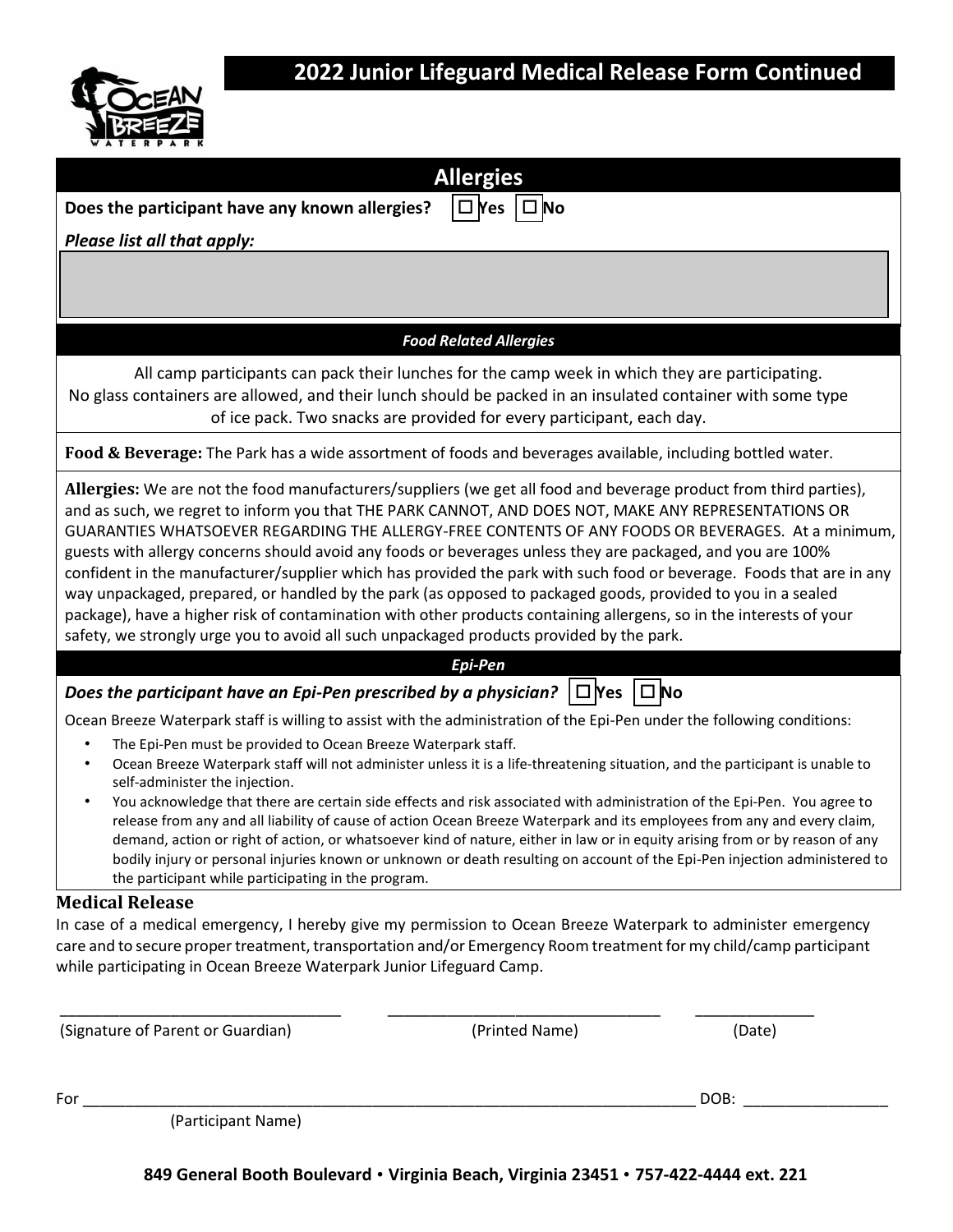

## **2022 Junior Lifeguard Camp Waiver for Participation**

(Participant's Parent or Guardian) do hereby agree to allow the same of the same here of the same here is a set of the same here in the same here) to

participate in Junior Lifeguard Camp. I understand there is risk inherent in the activities at the park premises and I, for myself and/or dependents, assert responsibility and assume all such risks inherent in the participation of activities, the use of the facilities, the conduct of other parties, and the amenities available on the park premises. I am aware of the possibility of accidental or other physical injury which may befall my child during their use of the facility, equipment and participation in Junior Lifeguard Camp conducted by Ocean Breeze Waterpark. I further agree to indemnify, hold harmless the park and its affiliated companies, their agents, employees, and volunteers from and to waive all claims, causes of action, demands, and liabilities for any personal injury, property damage, which may be suffered by the aforementioned individual arising out of or in any way connected with their participation in this activity. I understand that my child must abide by all park rules and policies, as well as the instructions of Ocean Breeze Waterpark staff. Ocean Breeze Waterpark is not liable for any lost or stolen objects. I grant Ocean Breeze Waterpark the right to film/videotape/photograph the participant on park property for any purpose without payment or consideration thereof.

**Swimming Ability:** To participate and enjoy camp to the fullest, participants should be able to keep their heads above water, treading and swimming in deep water without assistance, and swimming under water. Regardless of their swimming ability, participants will be required to wear a lifejacket when their instructor deems it necessary.

\_\_\_\_\_\_\_\_\_\_\_\_\_\_\_\_\_\_\_\_\_\_\_\_\_\_\_\_\_\_\_\_\_ \_\_\_\_\_\_\_\_\_\_\_\_\_\_\_\_\_\_\_\_\_\_\_\_\_\_\_\_\_\_\_\_ \_\_\_\_\_\_\_\_\_\_\_\_\_\_ (Printed Name) (Date)

| Names of people other than the parent or guardian listed above allowed to pick-up the participant. |                                                                                                                                                                                                                                |  |
|----------------------------------------------------------------------------------------------------|--------------------------------------------------------------------------------------------------------------------------------------------------------------------------------------------------------------------------------|--|
|                                                                                                    | _Relationship: ________________________                                                                                                                                                                                        |  |
|                                                                                                    |                                                                                                                                                                                                                                |  |
|                                                                                                    | Relationship: The contract of the contract of the contract of the contract of the contract of the contract of the contract of the contract of the contract of the contract of the contract of the contract of the contract of  |  |
|                                                                                                    | Name: Name: All the South of the Selationship: Name and the Selationship: Name and Selationship: Name and Selationship: Name and Selationship: Name and Selationship: Name and Selationship: Name and Selationship: Name and S |  |

• *Pick-up contacts cannot be added by phone.*